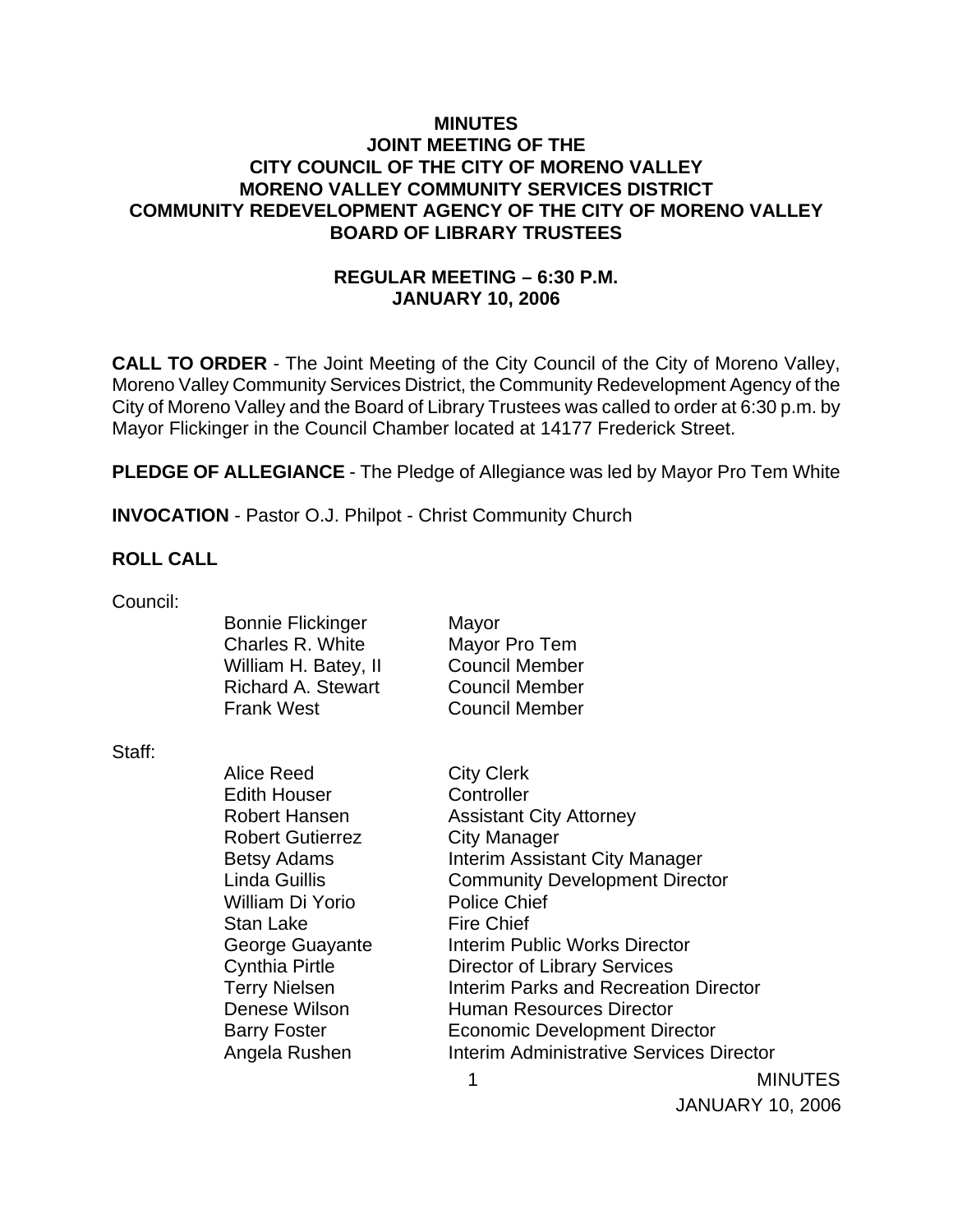## **JOINT CONSENT CALENDARS (SECTIONS A-D) OF THE CITY COUNCIL OF THE CITY OF MORENO VALLEY, MORENO VALLEY COMMUNITY SERVICES DISTRICT, COMMUNITY REDEVELOPMENT AGENCY OF THE CITY OF MORENO VALLEY AND THE BOARD OF LIBRARY TRUSTEES**

Mayor Stewart opened the agenda items for the Consent Calendars for public comments, there being none, public comments were closed.

## **A. CONSENT CALENDAR** - **CITY COUNCIL**

- A1. ORDINANCES FIRST READING BY TITLE ONLY Waived reading of all Ordinance Introductions and read by title only.
- A2. WARRANT REPORT NOVEMBER 30, 2005 (Report of: Finance Department) Recommendation: Adopt Resolution No. 2006-01, approving the Warrant Report, dated November 2005, in the total amount of \$6,433,668.48.

Resolution No. 2006-01

 A Resolution of the City Council of the City of Moreno Valley, California, Approving the Warrant Report Dated November 30, 2005

- A3. CALIFORNIA OFFICE OF TRAFFIC SAFETY (OTS), GRANT FUNDING OPPORTUNITY (Report of: Police Department) Recommendation: Approve the application of the OTS grant in the amount of \$593,034 entitled "DUI Enforcement and Awareness Program."
- A4. ORDINANCE NO. 705 AN ORDINANCE OF THE CITY COUNCIL OF THE CITY OF MORENO VALLEY, CALIFORNIA, AMENDING SECTION 3.44.040 OF CHAPTER 3.44 OF TITLE 3 OF THE CITY MUNICIPAL CODE (TRANSPORTATION MITIGATION FEE PROGRAM) BY ADDING A DEFINITION OF A CLASS "A" OFFICE (RECEIVED FIRST READING AND INTRODUCTION ON DECEMBER 13, 2005 ON A 5-0 VOTE) (Report of: Community Development Department) Recommendation: Adopt Ordinance No. 705.

### Ordinance No. 705

An Ordinance of the City Council of the City of Moreno Valley, California, Amending Section 3.44.040 of Chapter 3.44 of Title 3 of the City Municipal Code (Transportation Mitigation Fee Program) by Adding a Definition of a Class "A" Office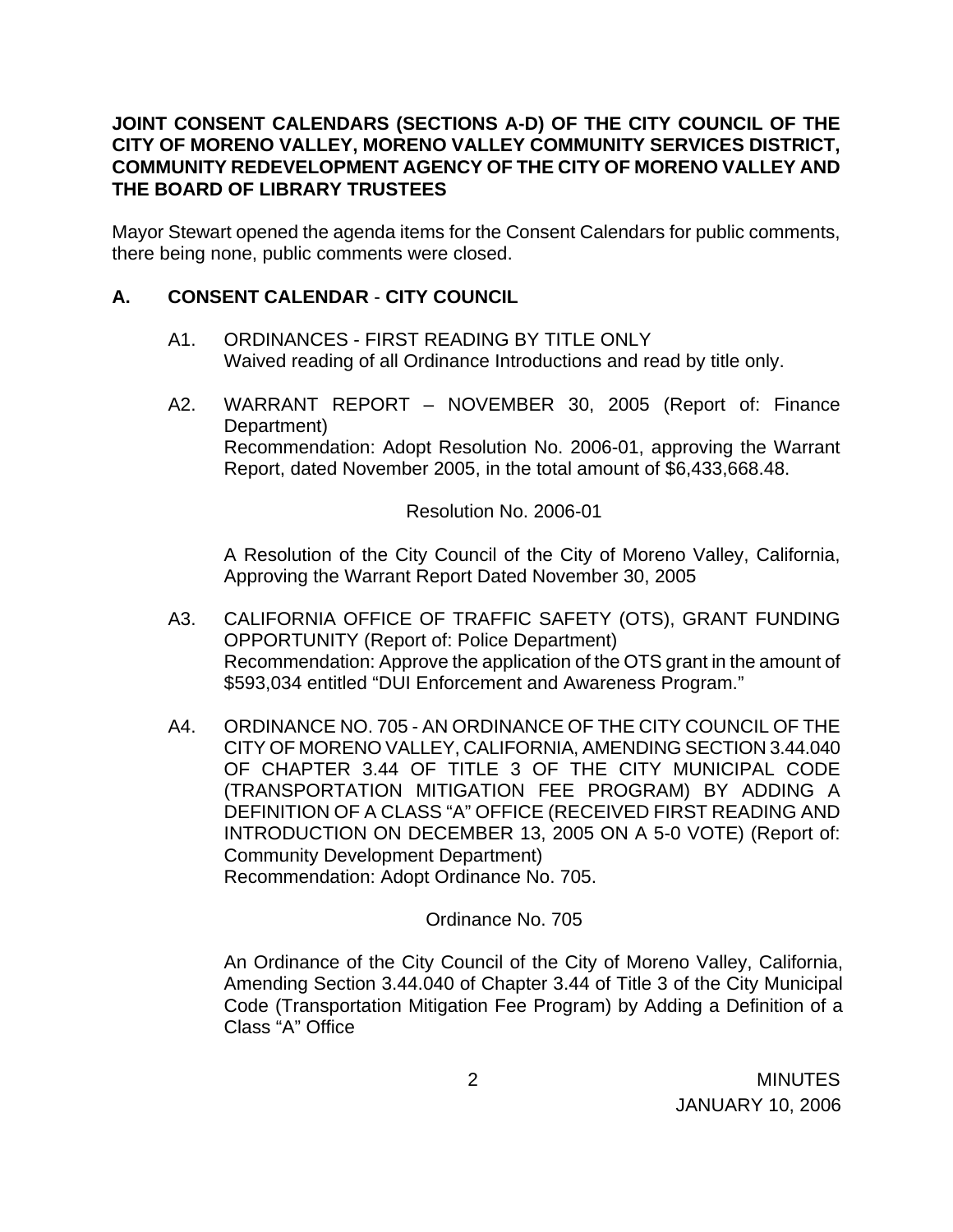A5. ORDINANCE NO. 706 - AN ORDINANCE OF THE CITY COUNCIL OF THE CITY OF MORENO VALLEY, CALIFORNIA, AMENDING TITLE 8 OF THE MORENO VALLEY MUNICIPAL CODE BY ADDING A NEW CHAPTER 8.80, RELATING TO RECYCLING AND DIVERSION OF CONSTRUCTION AND DEMOLITION WASTE (RECEIVED FIRST READING AND INTRODUCTION ON DECEMBER 13, 2005 ON A 5-0 VOTE) (Report of: Public Works Department)

Recommendation: Adopt Ordinance No. 706.

#### Ordinance No. 706

An Ordinance of the City Council of the City of Moreno Valley, California, Amending Title 8 of the Moreno Valley Municipal Code by Adding a New Chapter 8.80, Relating to Recycling and Diversion of Construction and Demolition Waste

A6. ORDINANCE NO. 707 - AN ORDINANCE OF THE CITY COUNCIL OF THE CITY OF MORENO VALLEY, CALIFORNIA, AMENDING CHAPTER 9.02 BY PROVIDING FOR THE INDEMNIFICATION OF THE CITY FOR ANY LEGAL PROCEEDINGS ARISING OUT OF DISCRETIONARY LAND USE APPROVALS (RECEIVED FIRST READING AND INTRODUCTION ON DECEMBER 13, 2005 ON A 5-0 VOTE) (Report of: City Attorney's Department)

Recommendation: Adopt Ordinance No. 707.

Ordinance No. 707

 An Ordinance of the City Council of the City of Moreno Valley, California, Amending Chapter 9.02 by Providing for the Indemnification of the City for any Legal Proceedings Arising out of Discretionary Land Use Approvals

- A7. 2004-05 REPORT ON DEVELOPMENT IMPACT FEES (Report of: Finance Department) Recommendation: Approve and accept the Annual Report on Development Impact Fees in compliance with California Government Code Section 66006; and approve the finding that staff has demonstrated a continuing need to hold unexpended development impact fees.
- A8. FINAL MAP 30318 SINGLE FAMILY RESIDENTIAL PROJECT, AMENDMENT TO AGREEMENT FOR PUBLIC IMPROVEMENTS (TIME EXTENSION); EAST OF LASSELLE STREET, SOUTH OF KRAMERIA AVENUE IN THE MORENO VALLEY RANCH SPECIFIC PLAN AREA; SUBDIVIDER: BEAZER HOMES HOLDINGS CORP. (Report of: Public Works Department)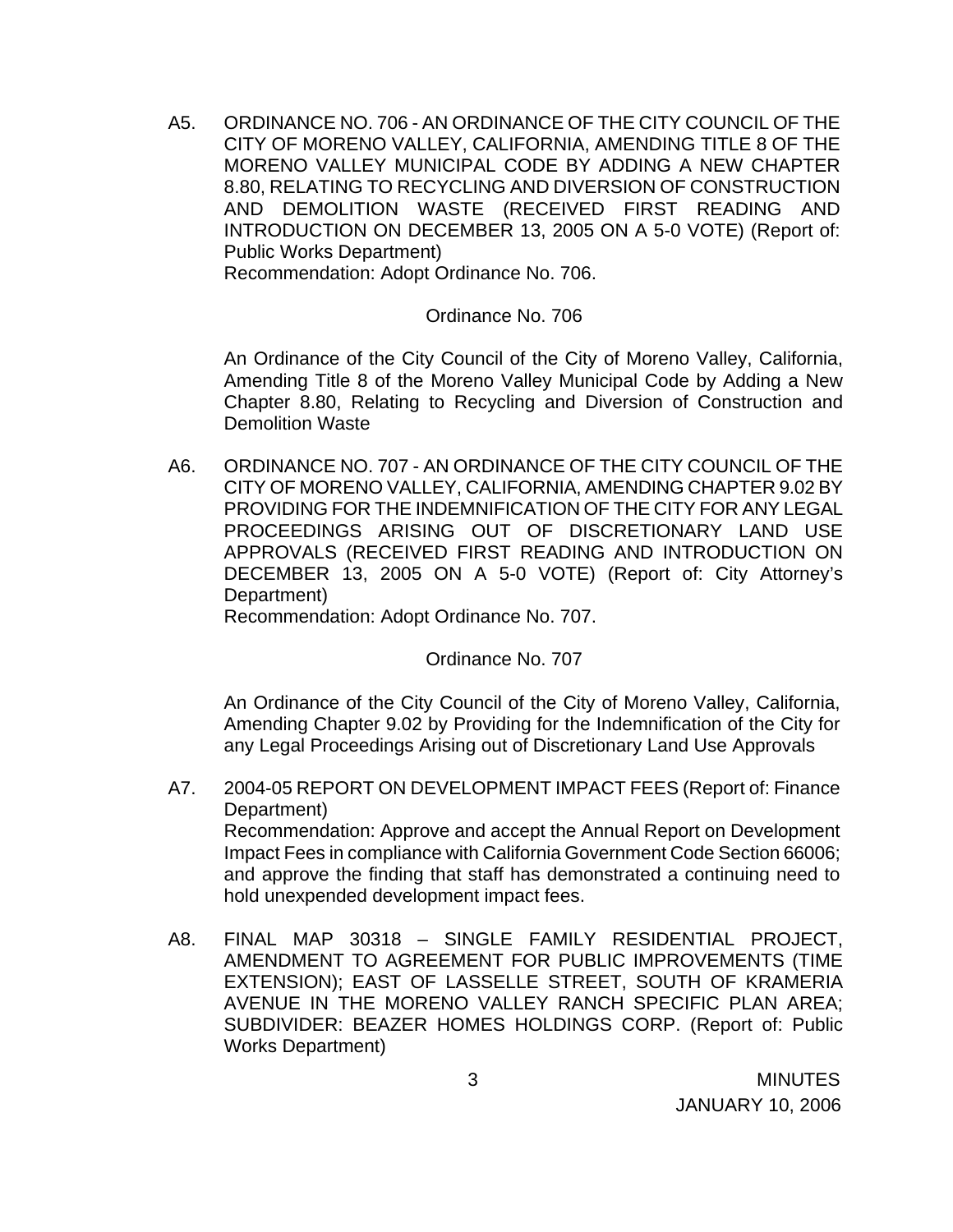Recommendation: Authorize the Mayor to execute the Amendment to Agreement for Public Improvements for Final Map 30318; instruct the City Clerk to forward the completed Amendment to Agreement for Public Improvements to the County Recorder's Office for recordation; and authorize the City Engineer to execute any future amendments to the agreement if the required street improvements are not completed within said timeframe.

- A9. FINAL MAP 26901 SINGLE FAMILY RESIDENTIAL PROJECT, AMENDMENT TO AGREEMENT FOR PUBLIC IMPROVEMENTS (TIME EXTENSION); NORTH OF TENNYSON ROAD, EAST OF CHAUCER STREET, SOUTH OF CITY LIMITS; SUBDIVIDER: SWC BOX SPRINGS, LLC (Report of: Public Works Department) Recommendation: Authorize the Mayor to execute the Amendment to Agreement for Public Improvements for Final Map 26901; instruct the City Clerk to forward the completed Amendment to Agreement for Public Improvements to the County Recorder's Office for recordation; and authorize the City Engineer to execute any future amendments to the agreement if the required street improvements are not completed within said timeframe.
- A10. MINUTES REGULAR MEETING OF DECEMBER 13, 2005 (Report of City Clerk) Recommendation: Approve as submitted.
- A11. FINAL MAP 30318 PLANNING AREA 4C SPORTS PARK PROJECT, AMENDMENT TO AGREEMENT (TIME EXTENSION), EAST OF LASSELLE STREET, SOUTH OF KRAMERIA AVENUE IN THE MORENO VALLEY RANCH SPECIFIC PLAN AREA, SUBDIVIDER - EMPIRE LAND, LLC (Report of: Public Works Department) Recommendation: Authorize the Mayor to execute the Amendment to Agreement for Park Improvements associated with Final Map 30318; instruct the City Clerk to forward the completed Amendment to Agreement for Park Improvements to the County Recorder's Office for recordation; and authorize the City Engineer to execute any future amendments to the agreement if the

required park improvements are not completed within said timeframe.

A12. FINAL MAP 30233 – SINGLE FAMILY RESIDENTIAL PROJECT, AMENDMENT TO AGREEMENT FOR PUBLIC IMPROVEMENTS (TIME EXTENSION), SOUTHEAST CORNER OF CHAMPIONSHIP DRIVE AND JOHN F. KENNEDY DRIVE IN THE MORENO VALLEY RANCH SPECIFIC PLAN AREA (SP193), SUBDIVIDER – KB HOMES GREATER LOS ANGELES, INC. (Report of: Public Works Department) Recommendation: Authorize the Mayor to execute the Amendment to Agreement for Public Improvements for Final Map 30233; instruct the City Clerk to forward the completed Amendment to Agreement for Public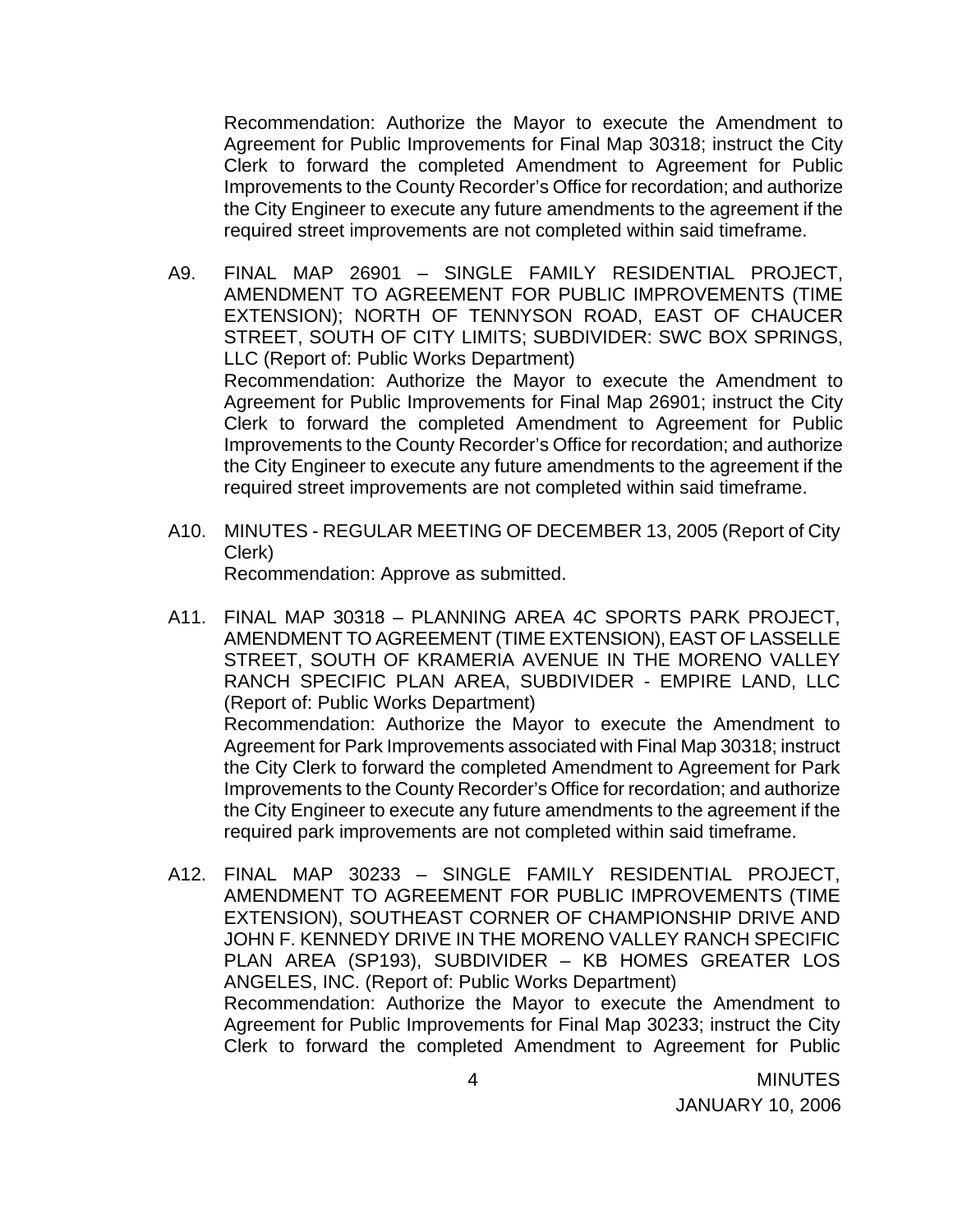Improvements to the County Recorder's Office for recordation; and authorize the City Engineer to execute any future amendments to the agreement if the required street improvements are not completed within said timeframe.

- A13. AUTHORIZE THE EXECUTION OF PURCHASE REQUISITIONS AND ISSUANCE OF PURCHASE ORDERS FOR PROFESSIONAL CONSULTANT SERVICES TO VALI COOPER & ASSOCIATES FOR THE AQUEDUCT BIKE TRAIL AND LANDSCAPING IMPROVEMENTS FROM JOHN F. KENNEDY DRIVE TO PAN AM BOULEVARD, PROJECT NOS. 02- 46165321 AND 98-92492 (Report of: Public Works Department) Recommendation: Authorize the Mayor to execute two Purchase Requisitions for Professional Consultant Services to Vali Cooper and Associates, 3900 Market Street, Suite 250, Riverside, California 92501, for Construction Inspection Services for the Aqueduct Bike Trail and Landscaping Improvements from John F. Kennedy Drive to Pan Am Boulevard; and authorize the issuance of two (2) purchase orders totaling \$125,651 (proposal amount plus 10%). The Purchase Orders are to be issued in the amounts of \$97,573 from Account No. 125.67424 and \$28,078 from Account No. 892.94220.
- A14. FIFTH AMENDMENT TO AGREEMENT FOR PROFESSIONAL CONSULTANT SERVICES WITH SA ASSOCIATES (Report of: Public Works Department) Recommendation: Approve the Fifth Amendment to Agreement for Professional Consultant Services with SA Associates, 1130 West Huntington Drive, Unit 12, Arcadia, California 91007 to provide Professional Consultant Services; authorize the Mayor to execute said Fifth Amendment to Agreement for Professional Consultant Services with SA Associates; and authorize an increase in the Purchase Order to SA Associates in the amount of \$50,000, when the Fifth Amendment to Agreement for Professional Consultant Services has been signed by all parties.
- A15. PA04-0168 COMMERCIAL BUILDING ACCEPT AGREEMENT & CASH DEPOSIT FOR PUBLIC IMPROVEMENTS, 24385 NANDINA AVENUE, SOUTH SIDE OF NANDINA AVENUE BETWEEN HEACOCK STREET AND INDIAN AVENUE, DEVELOPER – BUNKER FAMILY TRUST LLC (Report of: Public Works Department) Recommendation: Accept the Agreement for Public Improvements and Cash Deposit for PA04-0168; authorize the Mayor to execute the agreement; direct the City Clerk to forward the signed agreement to the County Recorder's office for recordation; and authorize the City Engineer to execute any

amendments to the agreement if the required street improvements are not

completed within said timeframe.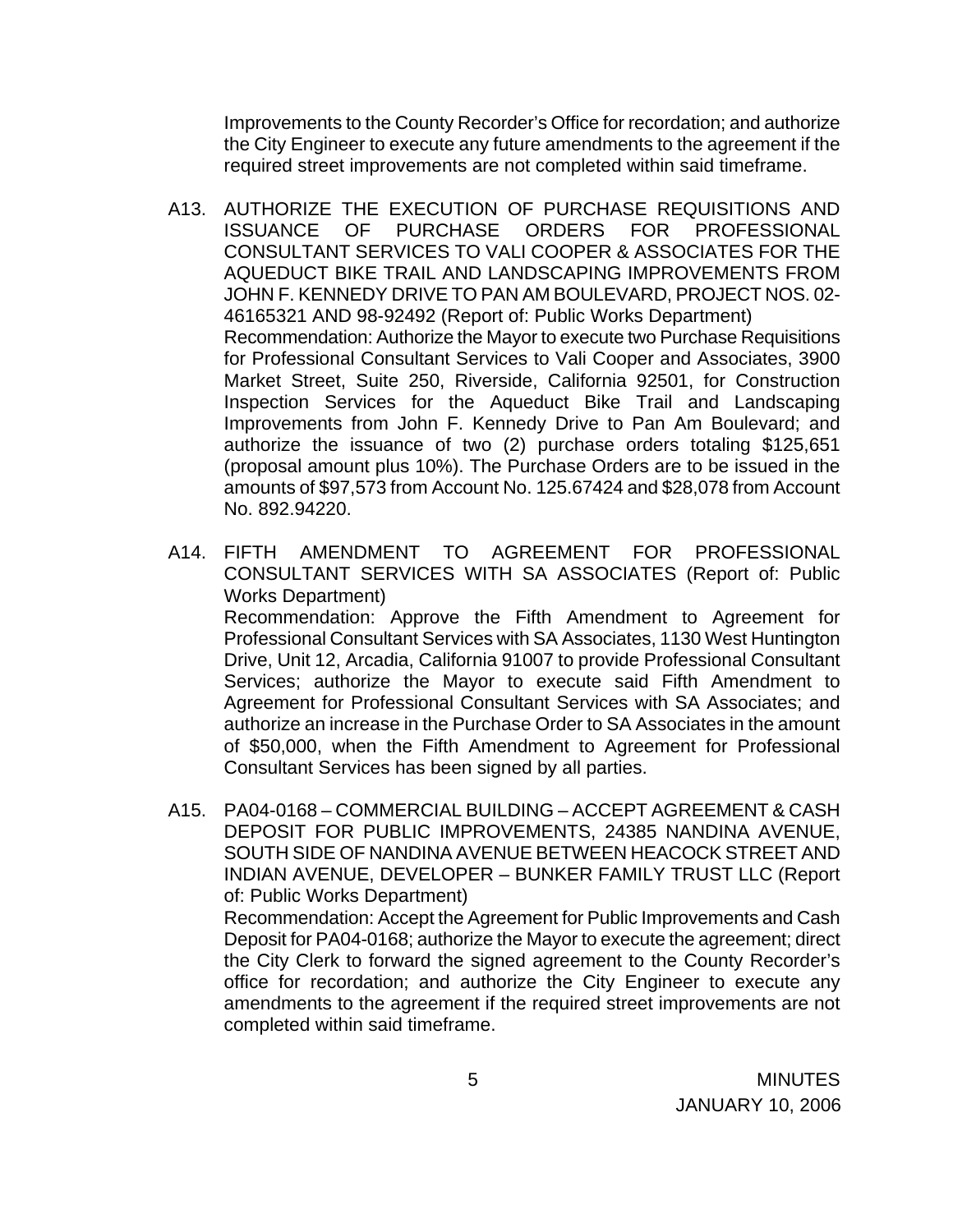A16. APPROVAL OF PA02-0120 – KITCHING STREET – DISTRIBUTION WAREHOUSE BUILDING AND ACCEPT BONDS AND AGREEMENT FOR PUBLIC RIGHT-OF-WAY IMPROVEMENTS, EAST SIDE OF PERRIS BOULEVARD, SOUTH OF GLOBE STREET AND NORTH OF THE PERRIS VALLEY STORM DRAIN WITHIN THE MORENO VALLEY CITY LIMITS, SUBDIVIDER – INDUSTRIAL DEVELOPMENT INTERNATIONAL, INC. (Report of: Public Works Director) Recommendation: Accept the Bonds and Agreement for Public Improvements; authorize the Mayor to execute the Agreement; direct the City Clerk to forward the signed Agreement to the County Recorder's Office for

recordation; and authorize the City Engineer to execute any future amendments to the agreement if the required street improvements are not completed within said timeframe.

A17. APPROVAL OF FINAL MAP 31284 – SINGLE FAMILY RESIDENTIAL PROJECT, AND ACCEPT BONDS AND AGREEMENT FOR PUBLIC RIGHT-OF-WAY IMPROVEMENTS, SOUTHWEST CORNER OF COTTONWOOD AVENUE AND QUINCY STREET, SUBDIVIDER – MERITAGE HOMES OF CALIFORNIA, INC. (Report of: Public Works Department)

 Recommendation: Approve Final Map 31284, authorize the City Clerk to sign the map and transmit said map to the County Recorder's Office for recordation; accept the Bonds and Agreement for Public Improvements; authorize the Mayor to execute the Agreement; direct the City Clerk to forward the signed Agreement to the County Recorder's Office for recordation; and authorize the City Engineer to execute any future amendments to the agreement if the required street improvements are not completed within said timeframe.

A18. PARCEL MAP 32326 – APPROVAL OF COOPERATIVE AGREEMENT FOR SUNNYMEAD MASTER DRAINAGE PLAN CENTERPOINTE AND BRODIAEA AVENUE STORM DRAIN SYSTEM, BETWEEN RIVERSIDE COUNTY FLOOD CONTROL AND WATER CONSERVATION DISTRICT, CITY OF MORENO VALLEY, AND RIDGE MORENO VALLEY, LLC, NORTH SIDE OF CACTUS AVENUE, BETWEEN FREDERICK STREET AND HEACOCK STREET, SUBDIVIDER – RIDGE MORENO VALLEY, LLC (Report of: Public Works Department)

 Recommendation: Approve the Cooperative Agreement between Riverside County Flood Control and Water Conservation District, City of Moreno Valley, and Ridge Moreno Valley, LLC for Parcel Map 32326 Sunnymead Master Drainage Plan Centerpointe and Brodiaea Avenue Storm Drain System; authorize the Mayor to execute the cooperative agreement pending the final review and approval of the City Attorney and the City Engineer for the City of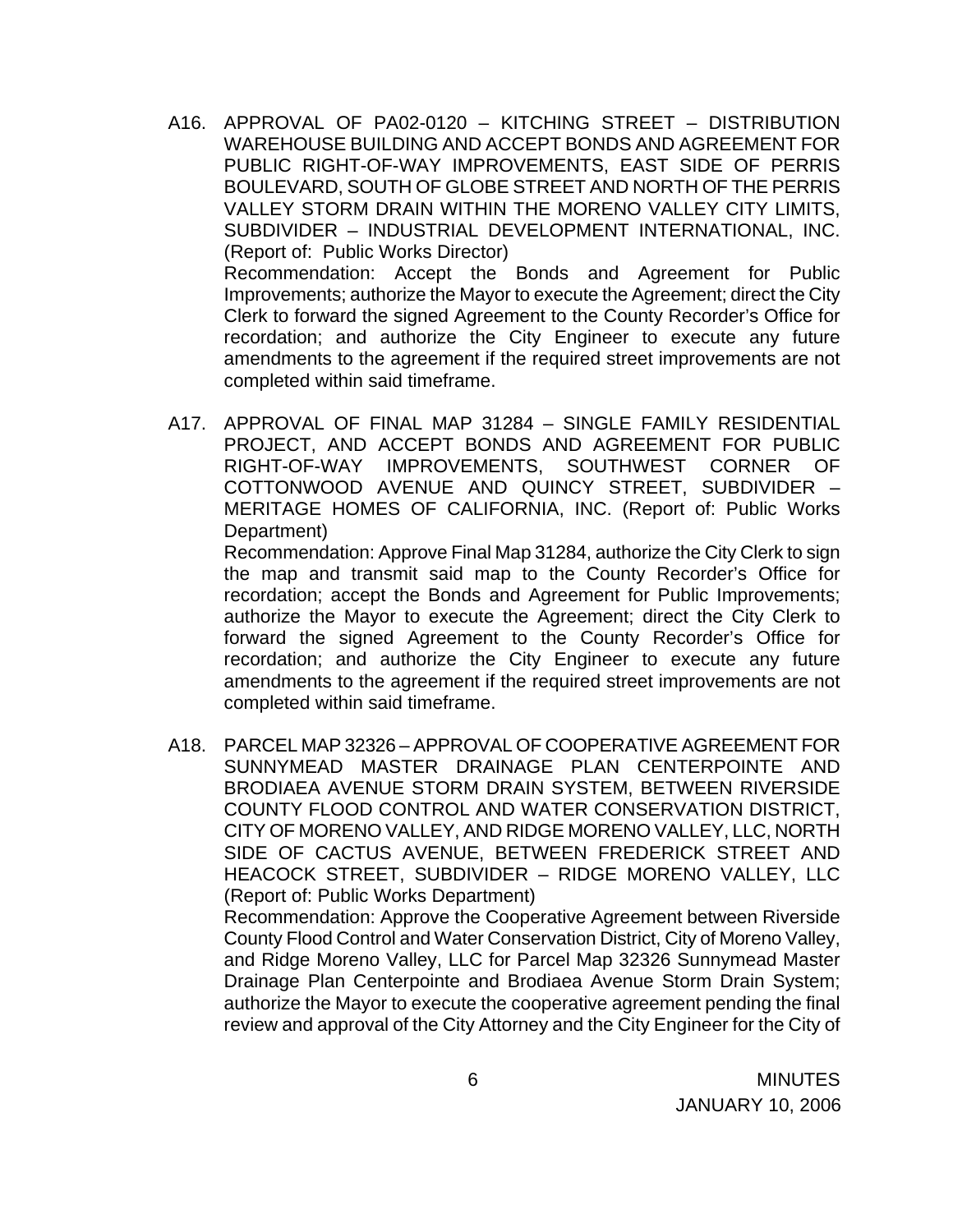Moreno Valley; and direct the City Clerk to forward the signed Agreement to the County Recorder's Office for recordation.

A19. MORENO VALLEY UTILITIES' RATE ADJUSTMENTS AND ADDITION OF NEW TARIFFS (Report of: Public Works Department) Recommendation: Approve Resolution No. 2006-05 amending the Electric Rates for Moreno Valley Utilities to include the "Excess Transformation Charge" and "Medical Baseline Allowance" and to make certain rate adjustments as on file in the Public Works Department.

### Resolution No. 2006-05

A Resolution of the City Council of the City of Moreno Valley, California, to Amend the Electric Rates for Moreno Valley Utilities to Include Excess Transformation Charge, Medical Baseline Allowance and Make Adjustments to Electrical Rates

## **B. CONSENT CALENDAR** - **COMMUNITY SERVICES DISTRICT**

- B1. ORDINANCES FIRST READING BY TITLE ONLY Waived reading of all Ordinance Introductions and read by title only.
- B2. FINAL MAP 27523 APPROVAL OF MAINTENANCE AGREEMENT BY AND BETWEEN MORENO VALLEY COMMUNITY SERVICES DISTRICT AND ESCALADE HOMEOWNERS ASSOCIATION (Report of: Public Works Department)

 Recommendation: Approve the Maintenance Agreement by and between the CSD and Escalade Homeowners Association; authorize the Mayor in his capacity as President of the CSD to execute the Maintenance Agreement; authorize the City Attorney to act on behalf of the CSD to work with Escalade Homeowners Association to draft modifications or amendments to the Maintenance Agreement as necessary from time to time to clarify the intent and effectuate the provisions of said Agreement; authorize the City Treasurer to invest the required Trust Funds pursuant to the Paragraph 7 of the Maintenance Agreement; authorize the City Manager to act on behalf of the CSD to execute modifications or amendments to the Maintenance Agreement as prepared by the City Attorney; and authorize the City Clerk to transmit the executed Maintenance Agreement to the Office of the Recorder for the County of Riverside for recordation.

B3. MINUTES - REGULAR MEETING OF DECEMBER 13, 2005 (Report of City Clerk)

Recommendation: Approve as submitted.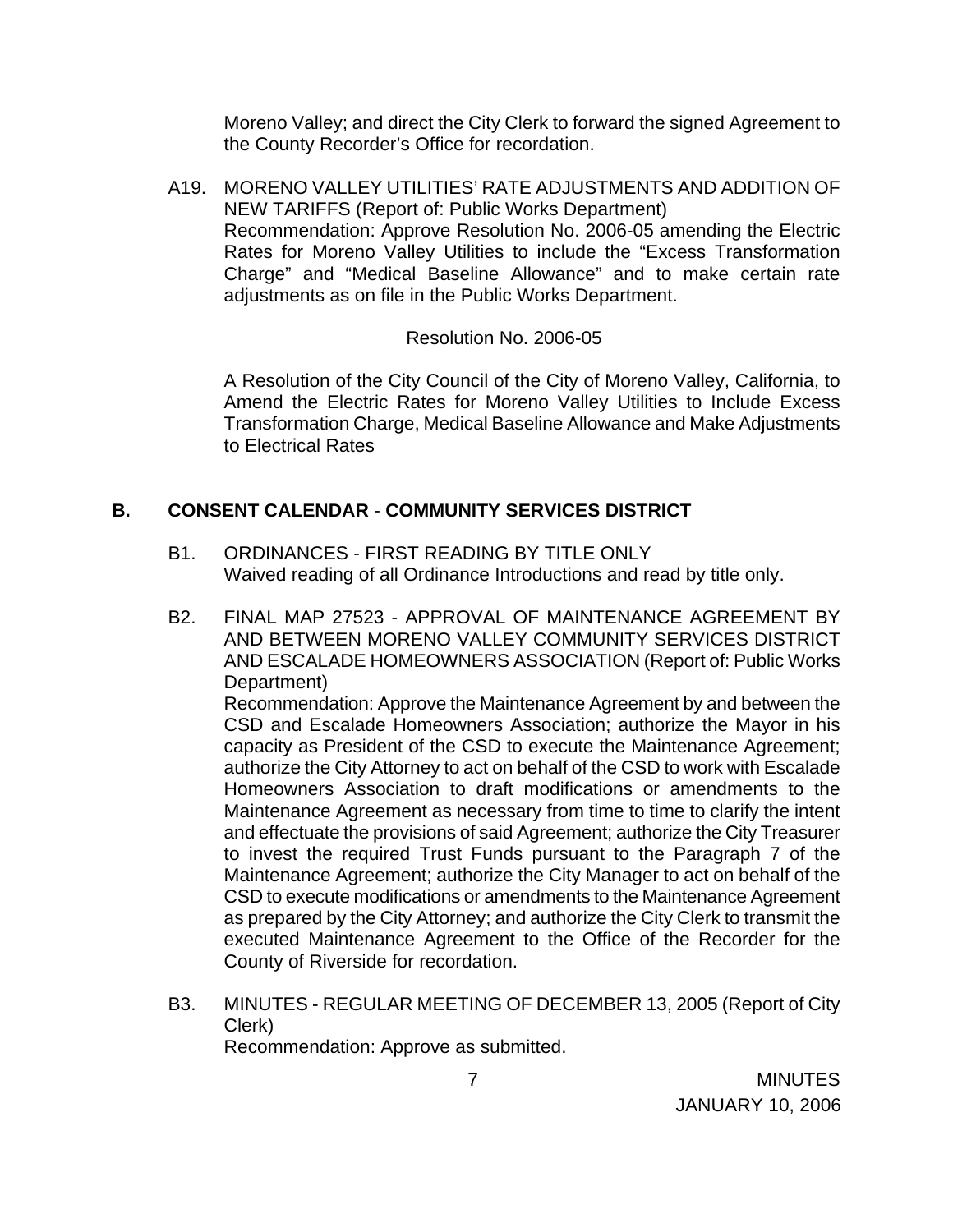### **C. CONSENT CALENDAR** - **COMMUNITY REDEVELOPMENT AGENCY**

- C1. ORDINANCES FIRST READING BY TITLE ONLY Waived reading of all Ordinance Introductions and read by title only.
- C2. MINUTES REGULAR MEETING OF DECEMBER 13, 2005 (Report of City Clerk) Recommendation: Approve as submitted.

# **D. CONSENT CALENDAR** - **BOARD OF LIBRARY TRUSTEES**

- D1. ORDINANCES FIRST READING BY TITLE ONLY Waived reading of all Ordinance Introductions and read by title only.
- D2. MINUTES REGULAR MEETING OF DECEMBER 13, 2005 (Report of City Clerk) Recommendation: Approve as submitted.

## **Joint Consent Calendar Items A2 – D2 approved by a 5-0 vote. m/White, s/Stewart.**

# **E. PUBLIC HEARINGS**

E1. PUBLIC HEARING REGARDING MAIL BALLOT PROCEEDINGS FOR: OUTBACK STEAKHOUSE RESTAURANT - APN 291-570-035, BALLOTED ITEM: NPDES (NATIONAL POLLUTANT DISCHARGE ELIMINATION SYSTEM); CACTUS COMMERCE, LLC - APN 297-130-050, BALLOTED ITEM: NPDES; SUNNYMEAD VILLAS, LLC - APNS 479-050-005, 479-050- 006 AND 479-050-007, BALLOTED ITEM: NPDES; AND 4 CUSTOM HOMES - APNS 478-165-062, 478-165-063, 478-165-064 AND 478-165-065, BALLOTED ITEM: COMMUNITY SERVICES DISTRICT (CSD) ZONE D (LOCATIONS OF THE PROJECTS ARE LISTED IN THE ATTACHMENTS TO THE STAFF REPORT) (Report of: Public Works Department) Recommendation: That the City Council and the Board of Directors of the Moreno Valley Community Services District (CSD), after conducting the public hearing:

 President Flickinger opened the public testimony portion of the public hearing; there being none, public testimony was closed.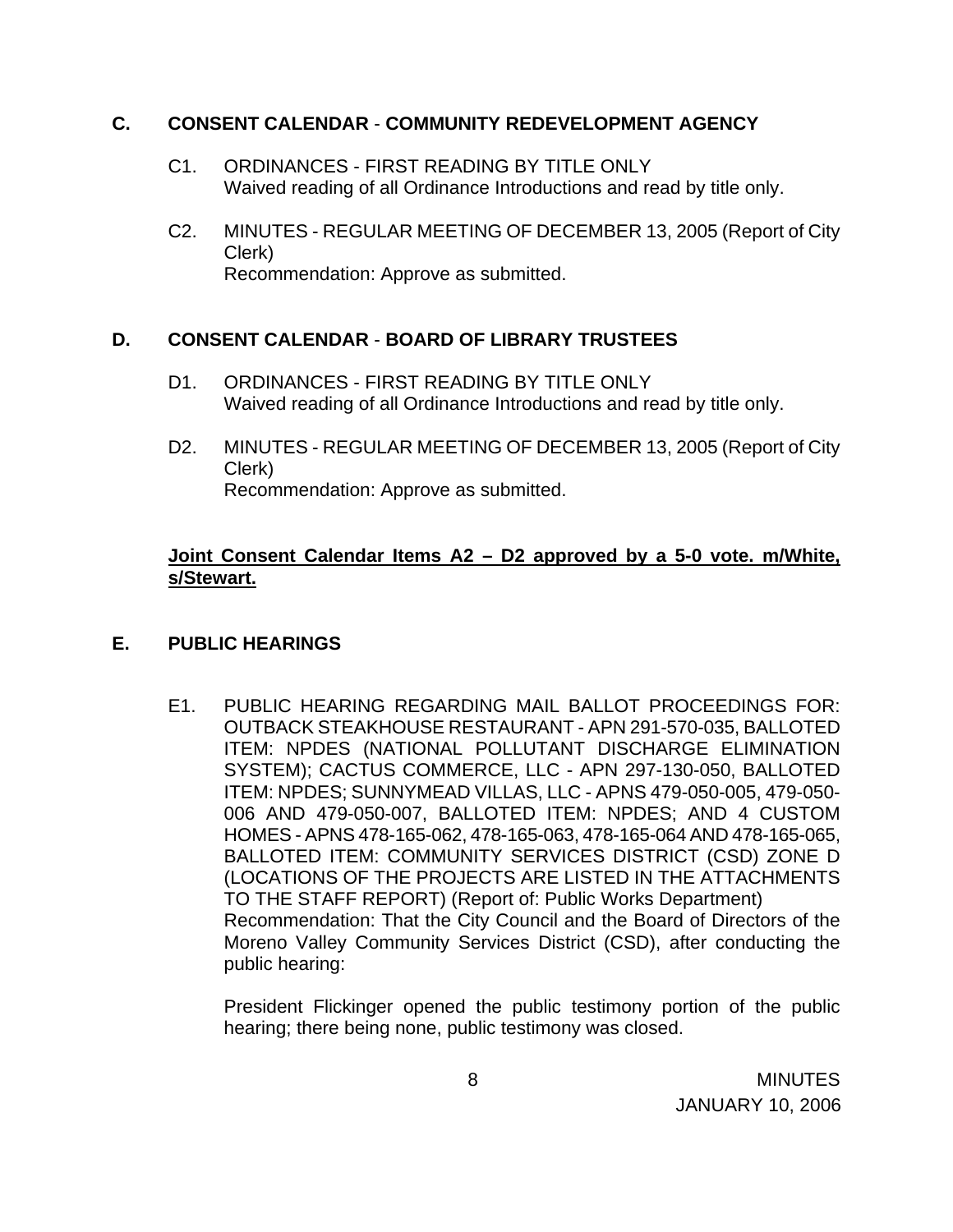1. Tabulate the mail ballots for each described service, for Outback Steakhouse Restaurant - APN 291-570-035 (and any division thereof), Cactus Commerce, LLC – APN 297-130-050 (and any division thereof), Sunnymead Villas, LLC – APNs 479-050-005, 479-050-006 and 479-050- 007 (and any division thereof) and 4 Custom Homes – APNs 478-165- 062, 478-165-063, 478-165-064 and 478-165-065 (and any division thereof);

#### **Directed the City Clerk to tabulate the ballots. Motion carried 5-0. m/White, s/Batey.**

The City Clerk announced the results as follows:

 Outback Steakhouse Restaurant - APN 291-570-035 (and any division thereof) – NPDES – "Yes"

Cactus Commerce, LLC – APN 297-130-050 (and any division thereof) – NPEDS – "Yes"

 Sunnymead Villas, LLC – APNs 479-050-005, 479-050-006 and 479-050-007 (and any division thereof) – NPEDS - "Yes"

4 Custom Homes – APNs 478-165-062, 478-165-063, 478-165-064 and 478- 165-065 (and any division thereof) – Zone D – "Yes"

- 2. Verify and accept the results of the mail ballot proceedings as identified on the Official Tally Sheet and Assessor Parcel Number (APN) listing;
- 3. Receive and file with the City Clerk's Office the accepted Official Tally Sheet and APN listing; and
- 4. If approved, authorize and impose the applicable CSD Zone D charge and the NPDES maximum regulatory rate to the projects participating in each identified program.

### **Approved by a 5-0 vote to authorize and impose the applicable CSD Zone D charge. m/White, s/Batey.**

**Approved by a 5-0 vote to approve the NPDES maximum regulatory rate to the projects participating in each identified program. m/White, s/Stewart.**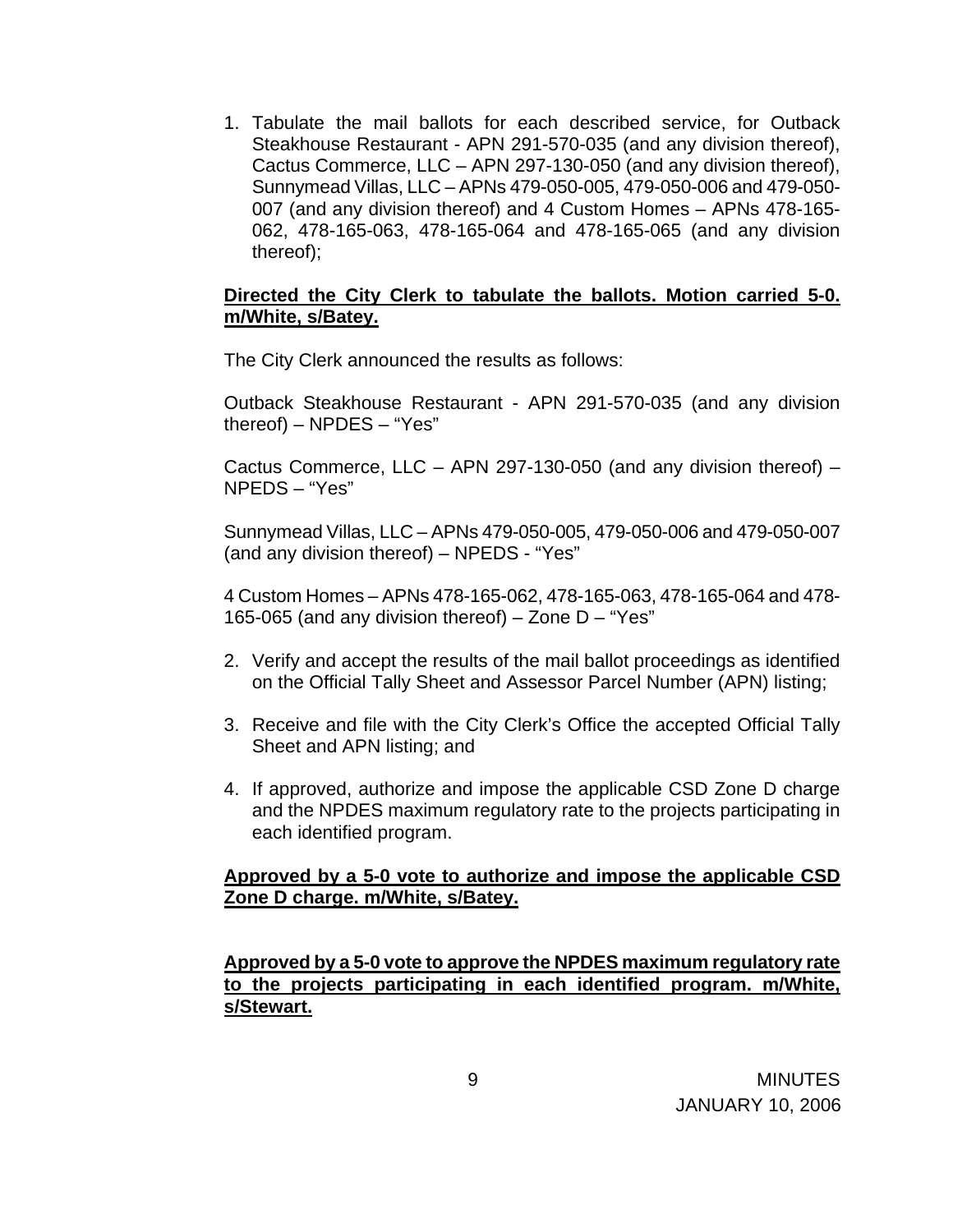- E2. PUBLIC HEARING TO ADOPT FISCAL YEAR 2003-2004 ANNUAL ACTION PLAN AMENDMENT #3 AND 2004-2005 ANNUAL ACTION PLAN AMENDMENT #3 (Report of: Economic Development Department) Recommendation: That the City Council:
	- 1. Conduct a Public Hearing to allow the public an opportunity to comment on the proposed 2003-04 Annual Action Plan Amendment #3 and the proposed 2004-05 Annual Action Plan Amendment #3;

 Mayor Flickinger opened the public testimony portion of the public hearing; there being none, public testimony was closed.

- 2. Adopt the proposed 2003-04 Annual Action Plan Amendment #3; and
- 3. Adopt the proposed 2004-05 Annual Action Plan Amendment #3;
- 4. Return to the general fund balance \$275,000 appropriated to Account No. 010.66025.7200; and
- 5. Transfer \$275,000 from Account No. 147.68524.7200 to Account No. 146.68523.7200.

## **Approved by a 5-0 vote. m/White, s/Batey.**

E3. AN APPEAL OF THE PLANNING COMMISSION'S DECISION TO APPROVE PA04-0019 FOR A TENTATIVE TRACT MAP (TTM NO. 32005) AND PA04-0018 FOR A CONDITIONAL USE PERMIT (CUP) AND PLANNED UNIT DEVELOPMENT (PUD) CONSISTING OF 214 CLUSTERED AND STANDARD SIZED SINGLE-FAMILY RESIDENTIAL LOTS IN A GATED COMMUNITY, COMMON OPEN SPACE AREAS AND A COMMUNITY BUILDING, ON A 207 ACRE PARCEL OF LAND IN THE R-2 (RESIDENTIAL 2–TWO UNITS PER ACRE) AND HR (HILLSIDE RESIDENTIAL) LAND USE DISTRICTS. THE PROJECT IS LOCATED ON THE NORTHWEST CORNER OF THE INTERSECTIONS OF HEACOCK STREET AND PERRIS BOULEVARD, AND WAS ORIGINALLY SUBMITTED BY REDHILL VILLAGE LLC. AN APPEAL OF THE PROJECT WAS FILED BY ALLAN AND CYNDI JOHNSON AND NANCY OLSON (Report of: Community Development Department)

# **COMMUNITY DEVELOPMENT DIRECTOR LINDA GUILLIS ANNOUNCED THE APPLICANT AND THE RESIDENTS HAVE REACHED AN AGREEMENT, THEREFORE THE APPEAL HAS BEEN WITHDRAWN.**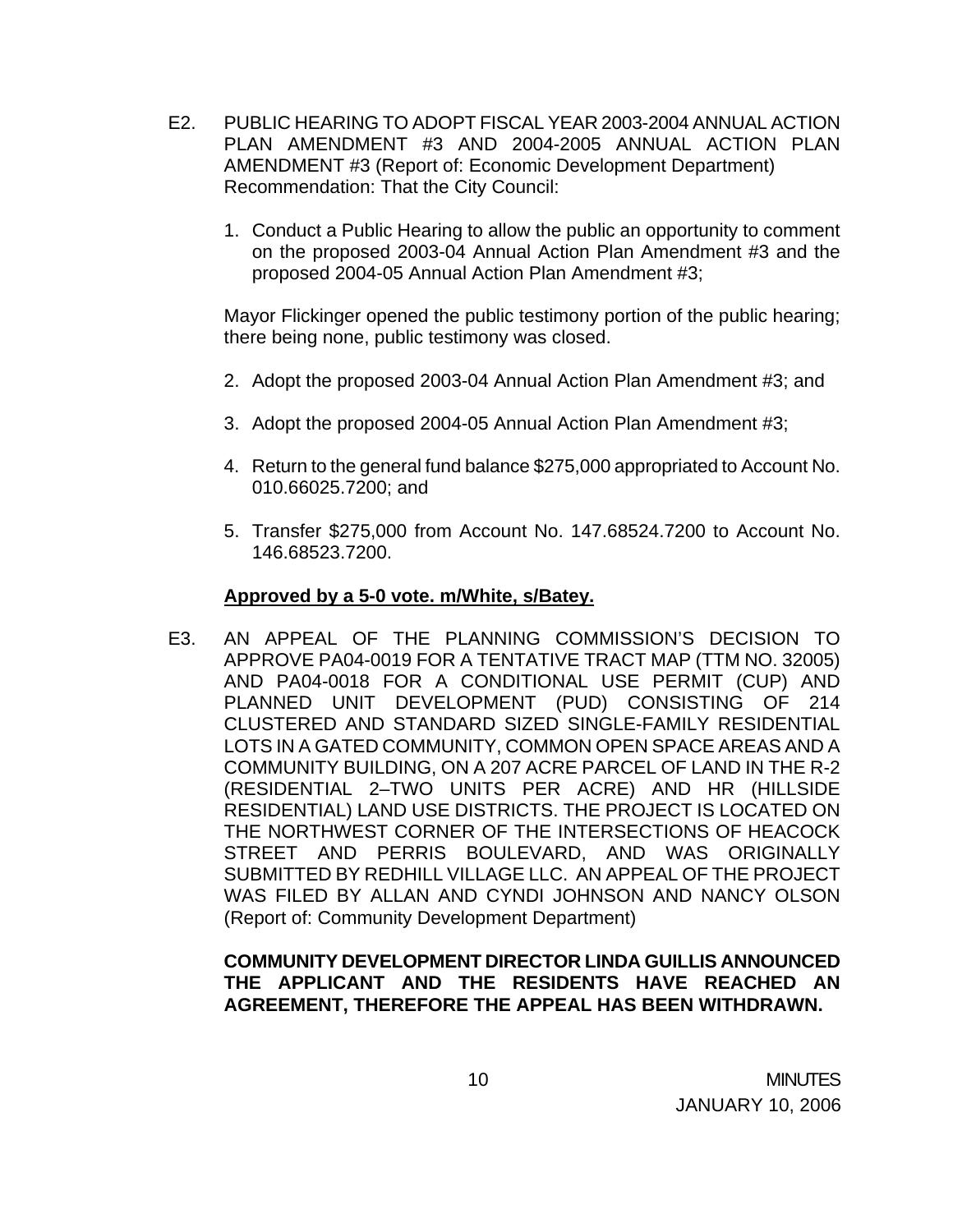Recommendation: That the City Council:

- 1. Adopt a Negative Declaration for PA04-0018 (Conditional Use Permit) and PA04-0019 (Tentative Tract Map No. 32005), pursuant to Section 21080(C) (1) and Section 15070(a) (2) of the California Environmental Quality Act (CEQA) Guidelines;
- 2. Approve Resolution No. 2006-03 thereby approving PA04-0018 (Conditional Use Permit), based on the findings included in the Resolution, and conditions of approval, attached as Exhibit A to the resolution (Attachment No. 5); and

#### Resolution No. 2006-03

A Resolution of the City Council of the City of Moreno Valley Approving PA04-0018 (Conditional Use Permit) for a Planned Unit Development Consisting of 214 Residential Lots, Including Lettered Lots to Include a Community Center, the Protection of a Natural Drainage Area, an MSHCP Habitat Linkage Area and Approximately 105 Acres of Hillside Terrain on a 207 (Net) Acre Parcel of Land within the R2 (Residential  $-$  2) and HR (Hillside Residential) Land Use **Districts** 

3. Approve Resolution No. 2006-04 thereby approving a slightly modified version of PA04-0019 (Tentative Tract Map No. 32005), based on the findings included in the Resolution, and conditions of approval, attached as Exhibit A to the resolution (Attachment No. 6);

### Resolution No. 2006-04

A Resolution of the City Council of the City of Moreno Valley Approving PA04-0019 (Tentative Tract Map No. 32005) for 214 Single-Family Residential Lots and Various Lettered Lots for a Recreation Building, Drainage Areas, the Protection of a Natural Drainage Area, an MSHCP Habitat Linkage and Approximately 104 Acres of Hillside Terrain on a 207 (Net) Acre Parcel of Land within the R2 (Residential -2) and (HR) Hillside Residential Land Use Districts

### **F. ITEMS REMOVED FROM CONSENT CALENDARS FOR DISCUSSION OR SEPARATE ACTION - NONE**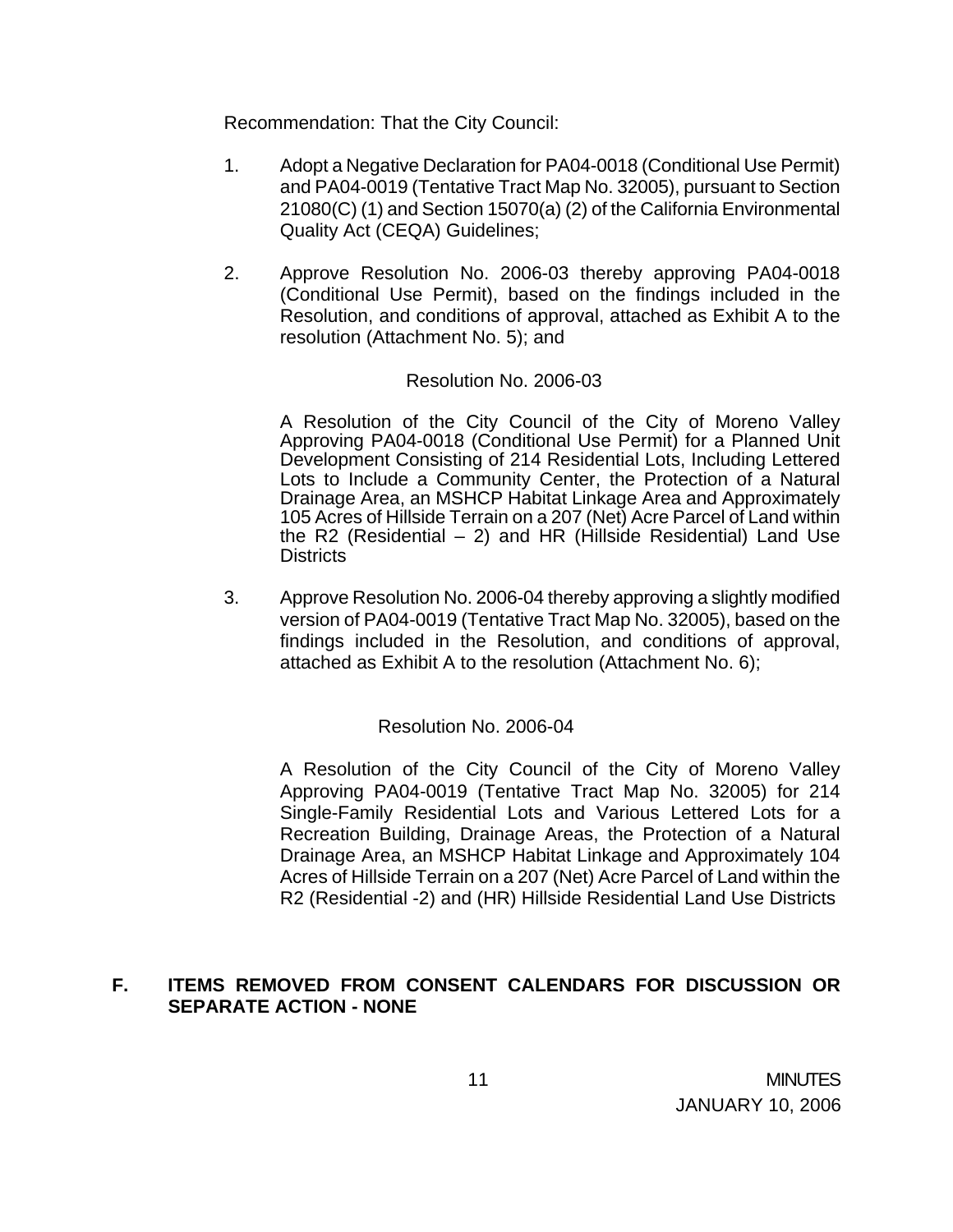## **G. REPORTS**

### G1. CITY COUNCIL REPORTS ON REGIONAL ACTIVITIES

a) Report on March Joint Powers Authority by Council Member Stewart

 Council Member Stewart announced the flight path investigation continues but there has not been a decision made as of yet. There may be some answers after the MJPA meeting being held on January 18. Also announced that the Tax Sharing Agreement is moving ahead – not resolved yet.

G2. ORDINANCE NO. 708 ESTABLISHMENT AND COLLECTION OF THE NATIONAL POLLUTANT DISCHARGE ELIMINATION SYSTEM (NPDES) REGULATORY RATE FOR NEW RESIDENTIAL, COMMON INTEREST, COMMERCIAL, INDUSTRIAL AND QUASI-PUBLIC USE DEVELOPMENTS; AND RESOLUTION NO. 2006-02 AUTHORIZING AND APPROVING THE LEVY OF THE NATIONAL POLLUTANT DISCHARGE ELIMINATION SYSTEM (NPDES) REGULATORY RATE FOR NEW COMMON INTEREST, COMMERCIAL, INDUSTRIAL AND QUASI-PUBLIC USE DEVELOPMENTS (Report of: Public Works Department) Recommendation: That the City Council:

 Mayor Flickinger opened the agenda item for public comments; there being none, public comments were closed.

1. Approve the proposed NPDES Regulatory Rate for New Common Interest, Commercial, Industrial and Quasi-Public Use Developments to fund requirements under the federally mandated NPDES program;

### **Approved by a 5-0 vote. m/Stewart, s/White.**

2. Introduce Ordinance No. 708 repealing and reenacting Chapter 3.50 of Title 3 of the City of Moreno Valley Municipal Code, National Pollutant Discharge Elimination System (NPDES) Regulatory Rate for New Residential, Common Interest, Commercial, Industrial and Quasi-Public Use Developments (Roll Call Required); and

### Ordinance No. 708

An Ordinance of the City Council of the City of Moreno Valley, California, Amending Title 3 of the City of Moreno Valley Municipal Code by Repealing and Reenacting Chapter 3.50 Relating to the Establishment and Collection of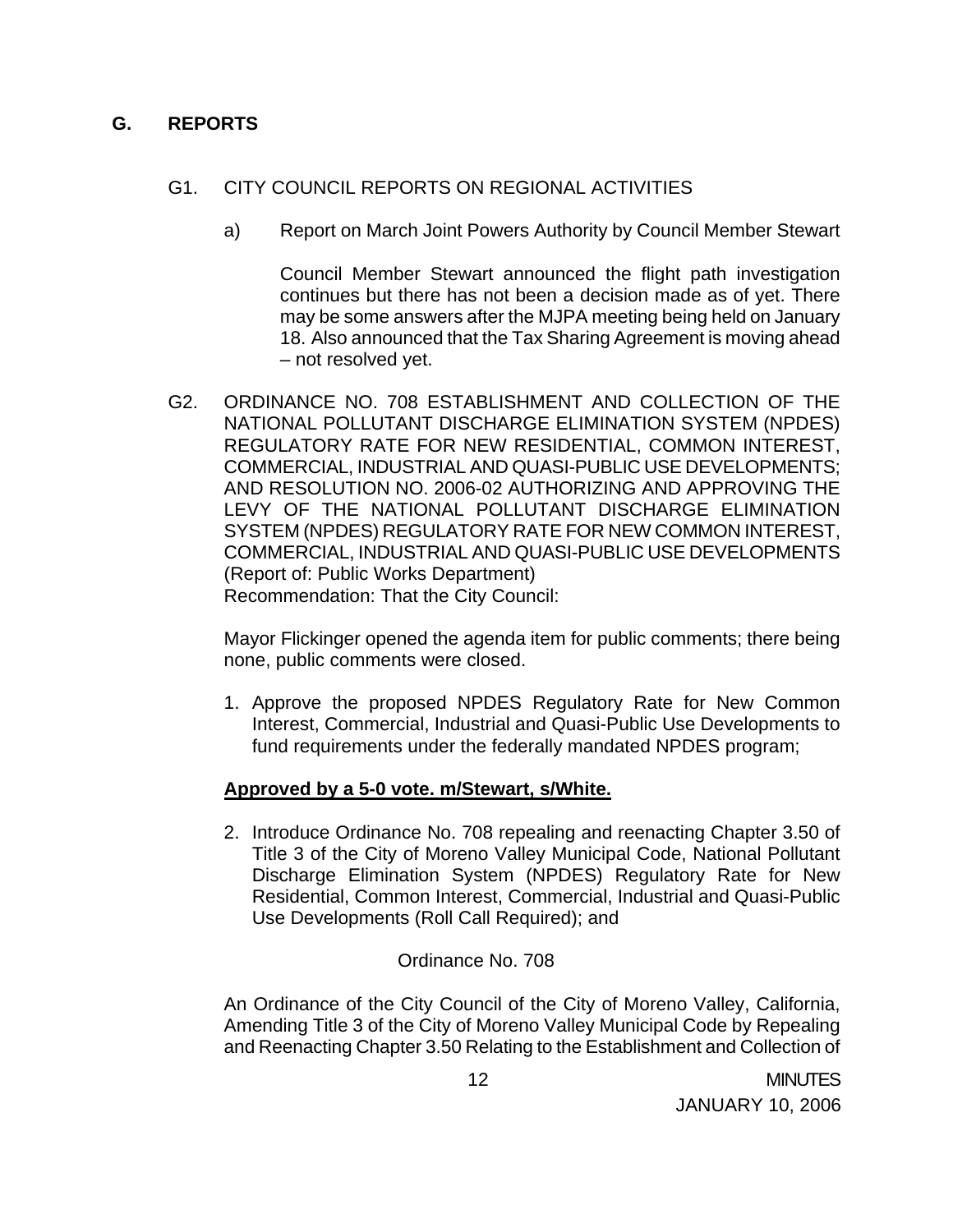the National Pollutant Discharge Elimination System (NPDES) Regulatory Rate for New Residential, Common Interest, Commercial, Industrial and Quasi-Public Use Developments

### **Approved by a 5-0 vote. m/Stewart, s/Batey.**

3. Adopt Resolution No. 2006-02, a Resolution of the City Council of the City of Moreno Valley, California, authorizing and approving the levy of the National Pollutant Discharge Elimination System (NPDES) Regulatory Rate for New Common Interest, Commercial, Industrial and Quasi-Public Use Developments on the County of Riverside Property Tax Roll.

### Resolution No. 2006-02

A Resolution of the City of Moreno Valley, California, Authorizing and Approving the Levy of the National Pollutant Discharge Elimination System (NPDES) Regulatory Rate for Common Interest, Commercial, Industrial and Quasi-Public Use Developments on the County of Riverside Property Tax Roll

#### **Approved by a 5-0 vote. m/Stewart, s/White.**

G3. JUVENILE DAYTIME CURFEW ORDINANCE (Report of: City Attorney's Office)

Mayor Flickinger opened the public testimony portion of the public hearing. Public testimony was received from: Raul Wilson (opposes); Patrick Abram, Sr. (supports); Ken Schmidt (supports); David Swift (supports); Vanessa Register (opposes); Louise Palomarez (opposes); and Branda Crawford (opposes).

 Recommendation: That the City Council introduce Ordinance No. 709, An Ordinance of the City Council of the City of Moreno Valley, California, establishing a juvenile daytime curfew and prohibiting juvenile loitering between the hours of 7:00 A.M. and 3:30 P.M.

### Ordinance No. 709

 An Ordinance of the City Council of the City of Moreno Valley, California, Establishing a Juvenile Daytime Curfew and Prohibiting Juvenile Loitering between the Hours of 7:00 A.M. and 3:30 P.M.

### **Approved by a 5-0 vote. m/Batey, s/White.**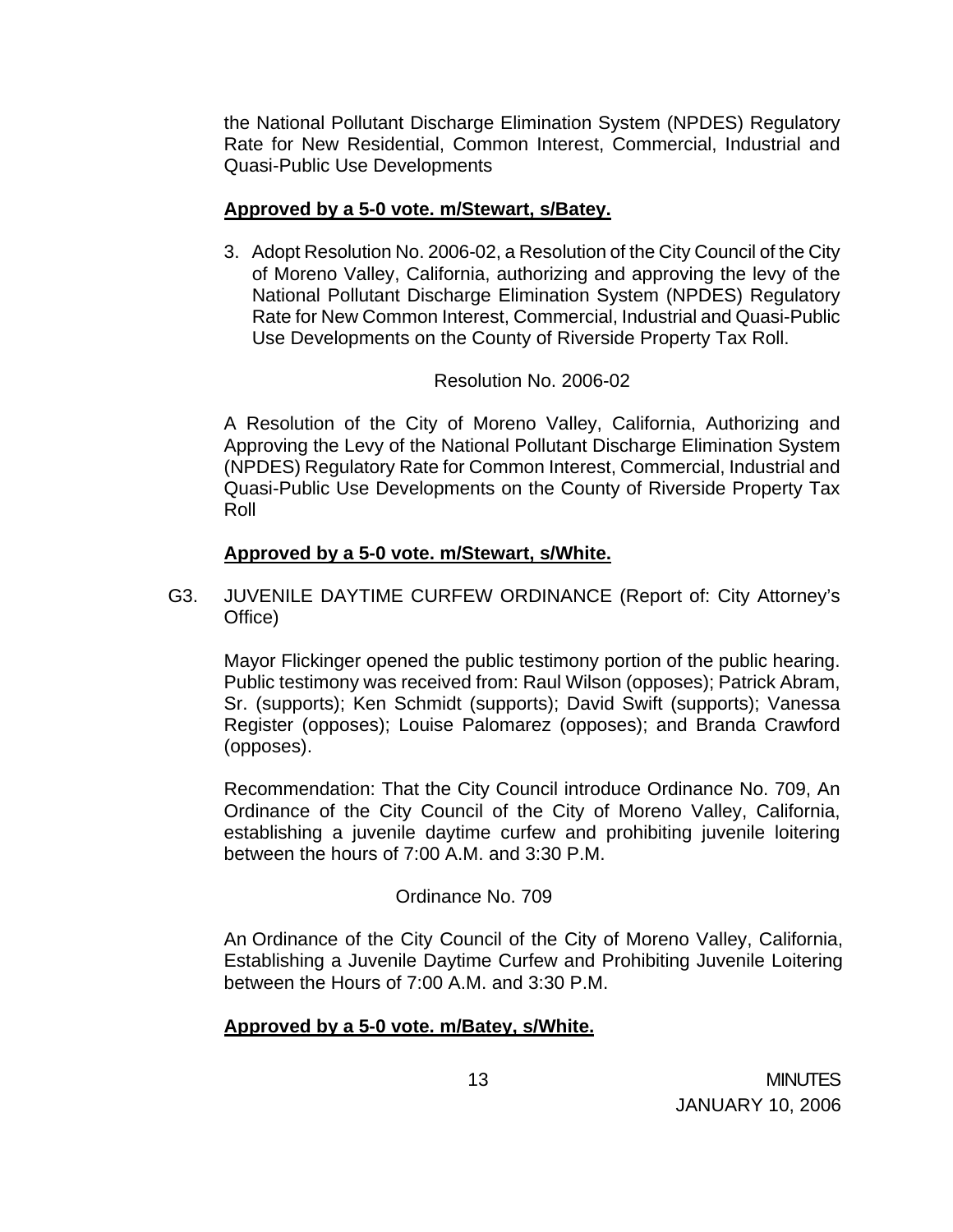G4. REPORT REGARDING PROPOSED TRANSFER OF CABLE TELEVISION FRANCHISE (Report of: Interim Administrative Services Director) – MATERIAL NOT AVAILABLE AT TIME OF PRINTING – TO BE PROVIDED UNDER SEPARATE COVER

Mayor Flickinger opened the agenda item for public comments; there being none, public comments were closed.

### **Approved by a unanimous vote to continue the item to a date uncertain. m/Stewart, s/Batey.**

G5. CITY MANAGER'S REPORT (Informational Oral Presentation – not for Council action) – None given

## **H. LEGISLATIVE ACTIONS**

ORDINANCES - 1ST READING AND INTRODUCTION - NONE

ORDINANCES - 2ND READING AND ADOPTION - NONE

ORDINANCES - URGENCY ORDINANCES – NONE

RESOLUTIONS – NONE

PUBLIC COMMENTS **ON ANY SUBJECT NOT ON THE AGENDA** UNDER THE JURISDICTION OF THE CITY COUNCIL ARE AS FOLLOWS:

#### Harold Trubo

1) Announced Bill Yearsley has been chosen as "Citizen of the Year" by the Moreno Valley Chamber of Commerce – he will be honored at a dinner to be held on Saturday, January 21

Arturo Benitez – Submitted discourse for the record

1) Complaint with the City regarding a building permit issue in 2004 – he was given differing information by City staff

### Louise Palomarez

- 1) Asked who fines City staff when they make a mistake
- 2) School attendance issues all about money where is the City's accountability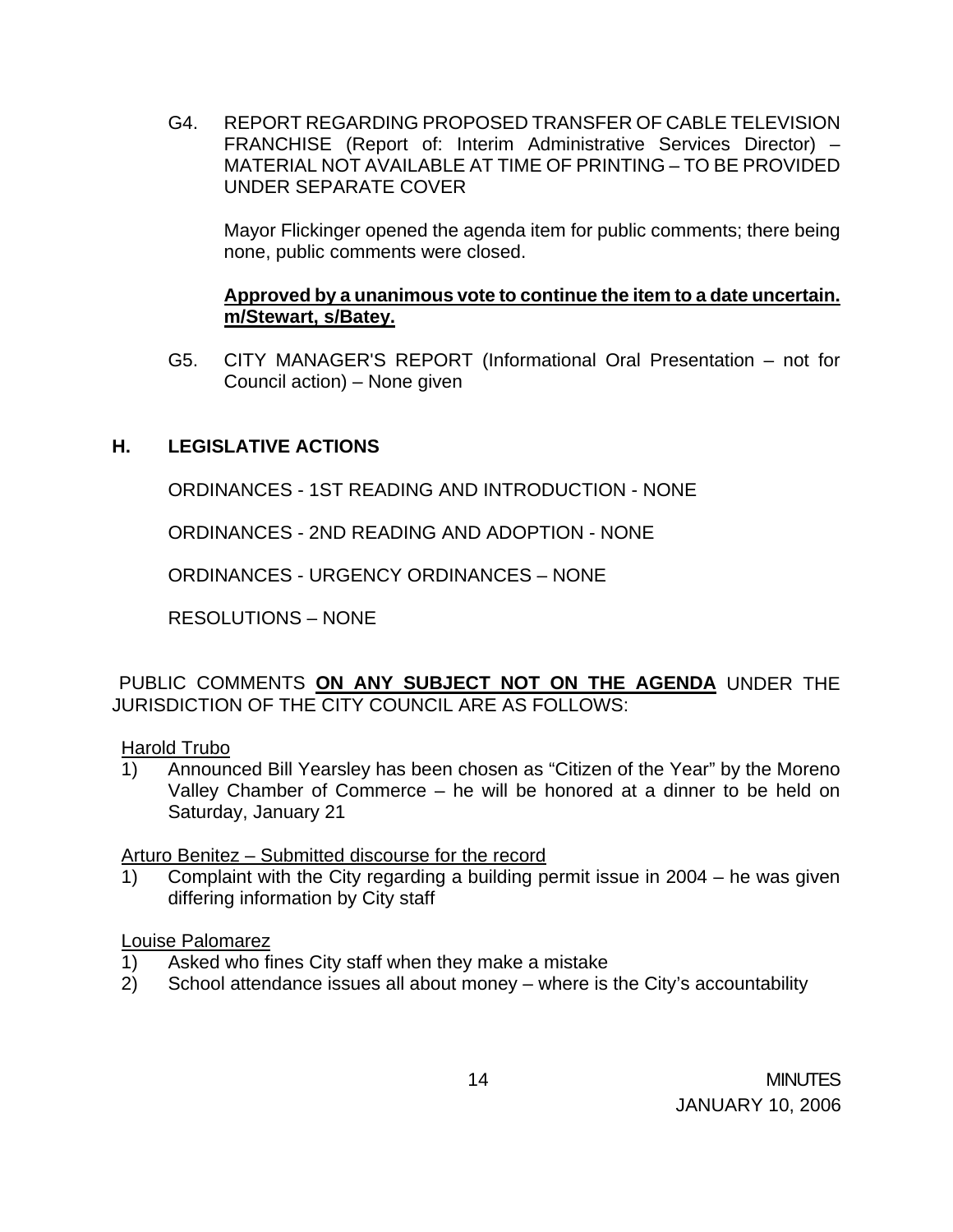Daryl Terrell

- 1) Resources for funding activities for youth and seniors Teeter funds
- 2) Supports Red Light Enforcement in the City

# **CLOSING COMMENTS AND/OR REPORTS OF THE CITY COUNCIL, COMMUNITY SERVICES DISTRICT, OR COMMUNITY REDEVELOPMENT AGENCY**

Council Member West

- 1) Great turnout for 21<sup>st</sup> Birthday Celebration
- 2) Future vision for the  $3<sup>rd</sup>$  District: Very strong Public Safety Program, anti-gang and crime prevention; Fire Department with fast response time; Smart growth and retain rural atmosphere of the East end as well as infrastructure; Recreational opportunities for the children; Potential multi-sports complex for the East end; Senior programs; Education through cooperation with the School District; and Diversity & harmony
- 3) Fresh start with new City Manager

Council Member Batey

- 1) Announced the "Black History Celebration & Parade" will be held on January 21 as well as "Citizen of the Year" dinner
- 2) Super Wal Mart will be opening on January 31 Outback Steakhouse will also be opening at the end of the month
- 3) Hopeful there will be a mutual resolution with Robertson's Ready Mix
- 4) Welcomed new City Manager, Robert Gutierrez
- 5) Chamber Mixer will be held on January 12 at the Conference and Recreation Center to meet our new City Manager, Bob Gutierrez
- 6) Congratulated Mayor Pro Tem White and Mayor Flickinger on a great 21<sup>st</sup> Birthday **Celebration**
- 7) Fritz Duda Company will be installing sidewalks adjacent to new restaurants to make crossing safer
- 8) Would like status on Veteran's Memorial stated he would like completed by Memorial Day

Council Member Stewart

- 1) Welcomed Bob Gutierrez
- 2) Announced the new non-emergency police number dedicated to Moreno Valley is 951.247.8700
- 3) On Friday, January 13, the last new C-17 airplane arrives at March Air Reserve Base – it is "The Spirit of Ronald Reagan" – Nancy Reagan is scheduled to be in attendance for the dedication
- 4) Public Safety Building expansion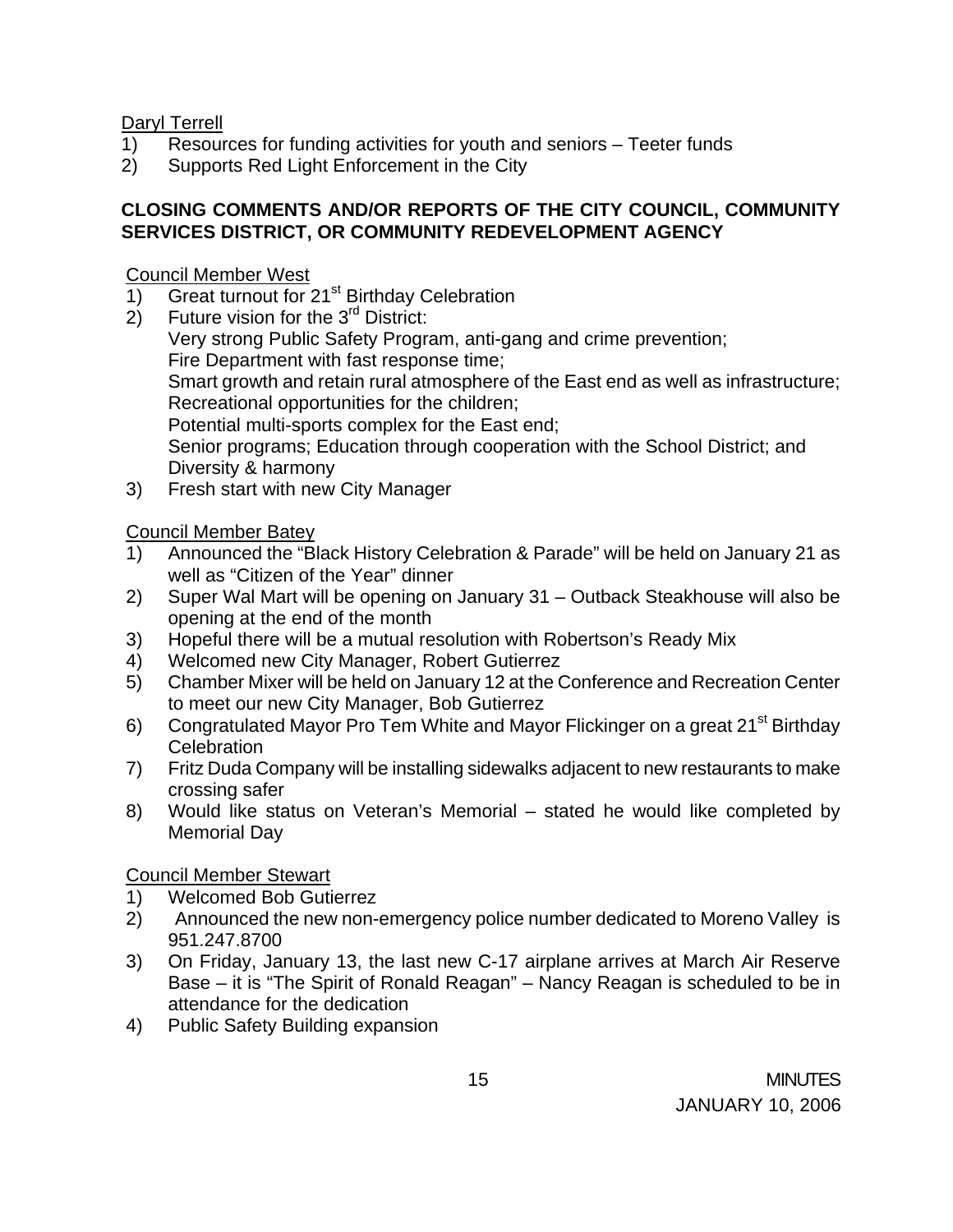5) Inquired of the Interim Parks & Recreation Director as to the status of the new March Field Soccer Complex – Mr. Nielsen will get information and report back

Mayor Pro Tem White

- 1) Welcomed Bob Gutierrez
- 2) Wished all a "Happy New Year"
- 3) Hopes to have more "clean sweeps" in his District this year

Mayor Flickinger

- 1) This is going to be an exciting year  $-21^{st}$  Birthday Celebration was the "spark" that lit the pride in the Community – celebration showcased the "best of Moreno Valley"
- 2) So much to be proud of in this Community need to celebrate all of the good things about the City of Moreno Valley
- 3) Announced Interim Administrative Services Director, Angela Rushen, interviewed representatives from Caltrans on Q & A regarding the 60/215/91 Interchange Project–the interview can be seen at 6 a.m., 9 a.m. and 9 p.m. on MVTV3
- 4) New non-emergency Police Department phone number is only for Moreno Valley and is very easy to use
- 5) Announced she will be accepting an award being presented to the City for "Facility Designed Community Centers" for the new Conference & Recreation Center, the award is being presented on March 18 in Ontario

# **CLOSED SESSION - NONE**

# **REPORT OF ACTION FROM CLOSED SESSION, IF ANY, BY CITY ATTORNEY - NONE**